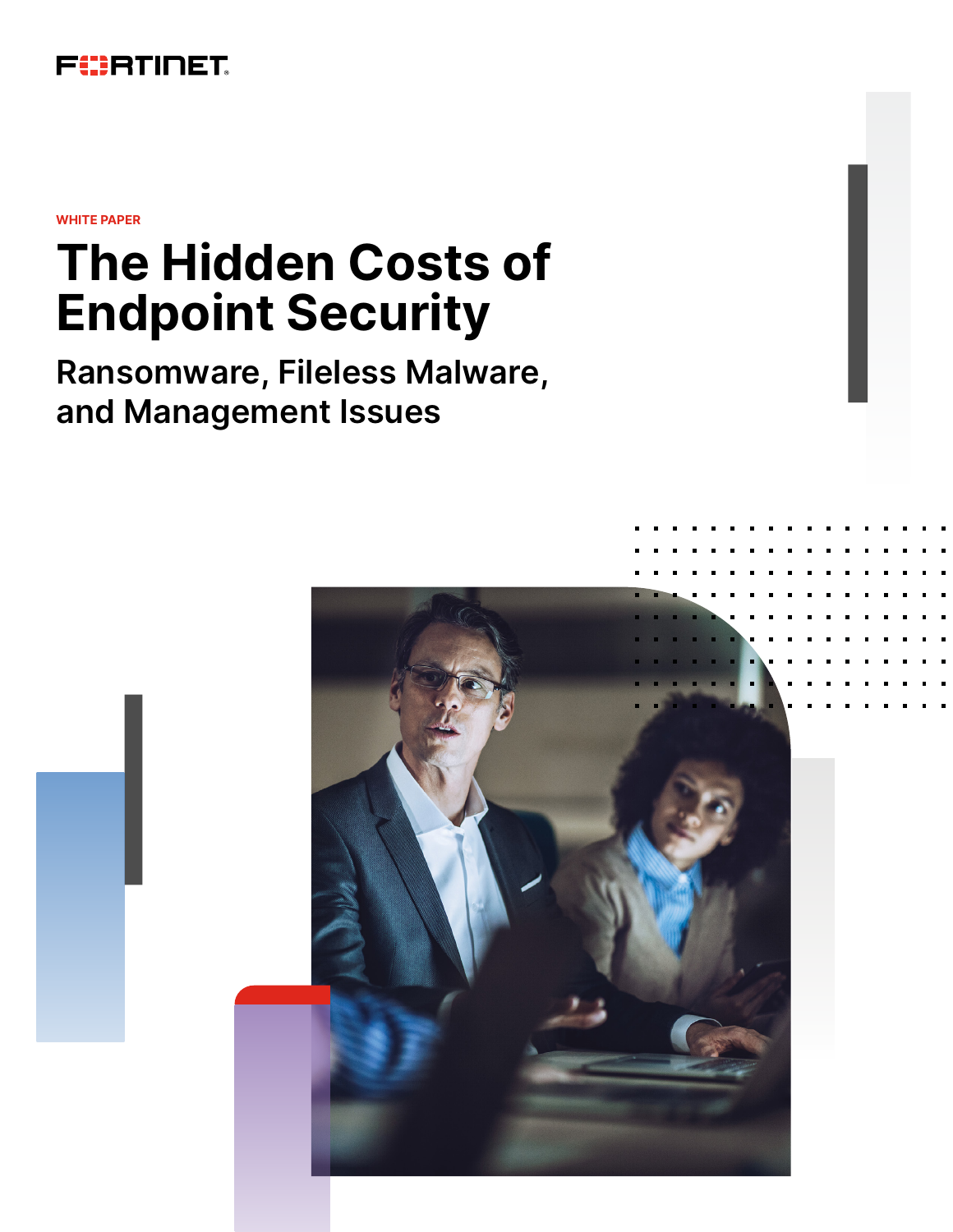## **Executive Summary**

When it comes to endpoint security, CISOs are deeply concerned. Most assume that their endpoints will be compromised at some point, and they are probably right. According to a recent Forrester study, 74% of organizations indicated that they have suffered a business-impacting cyberattack attributed to remote work vulnerabilities.1 They know that traditional antivirus (AV) solutions are insufficient to secure endpoints and that they need more advanced protection. In fact, since people started working from home, breaches have intensified, now costing on average \$1.07M more than before the pandemic, which is nearly a 10% increase.<sup>2</sup>

While first-generation endpoint detection and response (EDR) solutions improved endpoint security by offering detection and response capabilities, they also incurred hidden costs. Their inadequate response times expose organizations to risk from ransomware and other fast-acting threats.



In 2021, the mean time to identify a threat was 212 days.<sup>3</sup>

Also, security staff struggle to triage a flood of alerts, which increases workplace stress and misclassification of threats. And manual remediation tasks such as wipe-and-reimage overwhelm IT staff and lead to production downtime. There is little doubt that current EDR solutions lack the speed and automation that CISOs need.

# **Beyond Protection**

As endpoint threats have advanced in sophistication and virulence over the past few years, CISOs realize that traditional endpoint protection platforms (EPPs) that focused on prevention are no longer enough to protect their endpoints. Prevention can never be 100% effective—advanced threats will always evade prevention-based security. When they do, threats are far harder to detect. One study found that organizations take an average of 212 days to identify a breach after the threat has penetrated the network.4 In many cases, threats are only detected after the loss of significant amounts of data.

In addition, attackers continue to develop more sophisticated ways to defeat endpoint security. Cyber criminals have stealthier ways to deliver malware such as ransomware via a fileless attack, which can bring the organization's operations to a halt in less than a minute. For example, "living off the land" attacks use legitimate applications to fool AV solutions and infect computers.

Once advanced threats evade endpoint security, they cause significant damage such as costly and embarrassing data theft, industrial espionage, outages affecting production lines and knowledge workers, and exorbitant ransom demands.

# **Endpoint Security Convergence**

Realizing that some percentage of threats will always get through, and to reduce the time to detect threats that have infiltrated their organizations, CISOs began to supplement endpoint security by deploying EDR systems on business-critical devices. EDRs monitor endpoint events and activities to identify suspicious behaviors that may indicate the presence of a threat, for example, attempts to alter process injection, modify registry keys, or disable security solutions. These firstgeneration EDRs can provide information to help security analysts respond to and investigate security incidents, but largely rely on manual processes.

CISOs realized that these detection tools improved their endpoint visibility and threat detection. As the adoption of EDR tools grows, traditional EPP and first-generation EDR are converging. Currently, enterprise CISOs expect that EPP solutions need to have the capabilities to prevent file-based malware attacks, detect malicious activities, and provide the investigation and remediation capabilities needed to respond to dynamic security incidents and alerts.

# **Hidden Costs of First-generation EDR Solutions**

EDR solutions are designed to record and store endpoint events and leverage behavior-based detection to identify (or alert) potential security incidents, respond to threats, and aid forensic investigations. While first-generation EDR solutions have undoubtedly boosted endpoint visibility and threat detection, the improvements have come with costs—many of which are not apparent at first glance.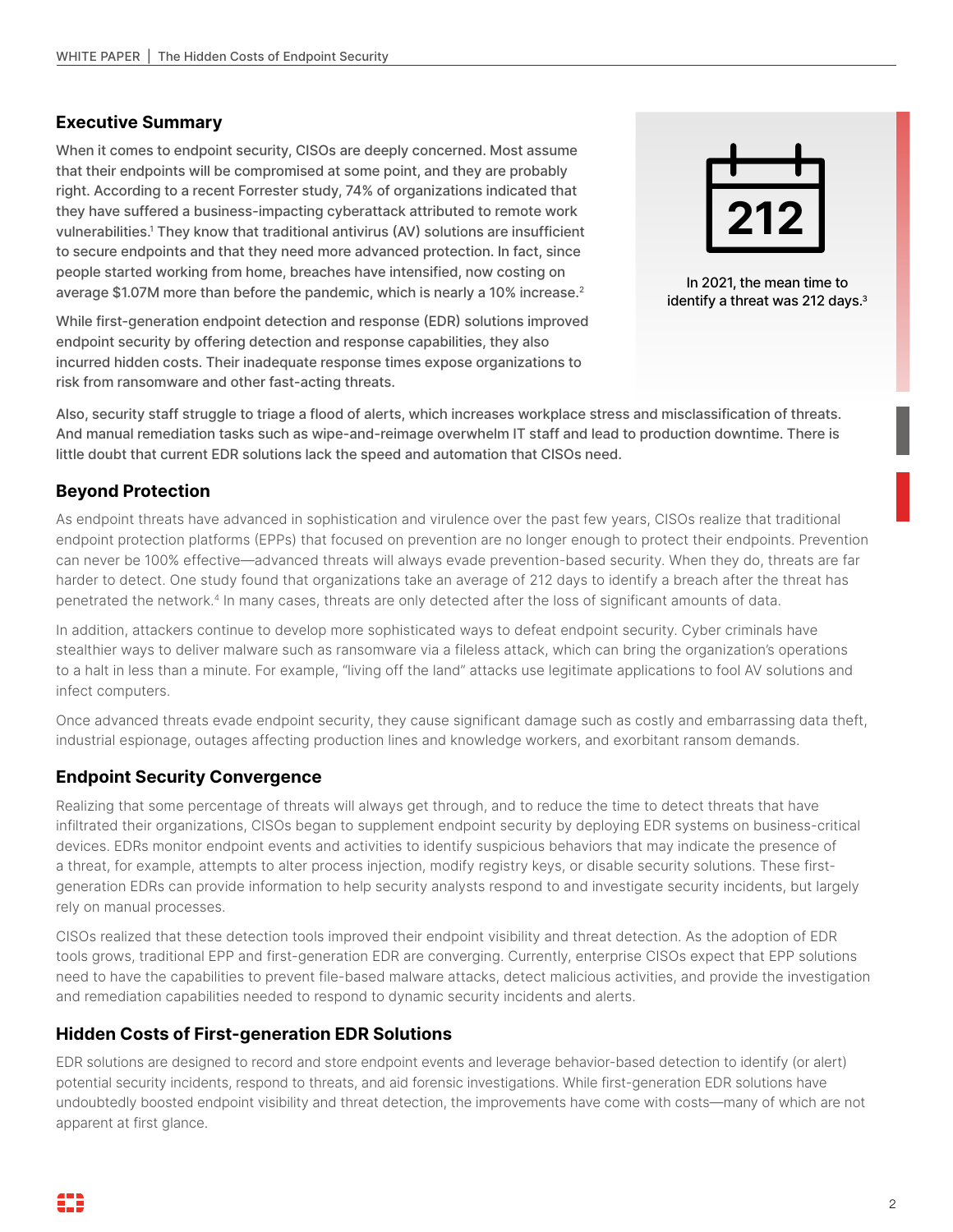#### **Inadequate response times**

Despite changes and investments into new technologies, one would believe that the time to identify and contain a breach would be remarkably shorter. In 2021, the average time to identify one was 212 days with an additional 75 days to contain in for a total of 287 days. This is up 2.5% over the year before (280 days), which was flat compared to the year before that (279 days). In fact, compared to the data over the last six years, it is the worst it has ever been.<sup>5</sup>

In the case of cyberattacks with the primary purpose of data theft, the time challenge is somewhat manageable with firstgeneration EDR solutions. Such attacks move stealthily to gather information, map the network, and identify the location of valuable assets—a process that can take weeks. When fighting this kind of threats to prevent data theft, many CISOs consider a detection and response time on the order of 24 hours, or even a few days, to be adequate.

In contrast, the goal of other attacks such as ransomware is not data theft but sabotage. These fast-acting threats execute in minutes and even seconds, shrinking the time frame significantly. Ransomware strains today are designed to find targets in an organization and then to spread laterally to other parts of the organization—including servers and other networks—all within seconds.

Another example is NotPetya, a cyber weapon disguised as ransomware but designed to cause destruction. The attack happened much faster than any security team could manually respond to and contain using first-generation EDR solutions. Anything short of real-time blocking increases the organization's risk of a successful attack.

#### **Production downtime**

When security teams identify a compromised endpoint, the first step is to contain the threat. First-generation EDR tools often quarantine the endpoint to prevent the attack from spreading and avoid data loss. This technique is effective as a containment measure but renders the endpoint useless to the user and may even shut down production processes. Security teams often spend considerable time manually triaging alerts to make sure the threat is real before quarantining endpoints. Furthermore, with many devices located away from IT staff, either through a distributed enterprise model or remote work, having the ability to remote troubleshoot is an advantage. Although some legacy EDR solutions offer remote shell capabilities, their ability to connect to endpoints in a secure and time-limited fashion opens the door to exploit if the administrator is compromised as we have seen in many high-profile attacks.

In the same vein, security analysts are skeptical of endpoint protection tools that promise automated responses such as terminate-process-and-quarantine-endpoint. If the alert turns out to be a false positive, automated solutions may still impose a quarantine that shuts down the production line—a costly and embarrassing mistake.

During the remediation phase, most IT organization still prefer to wipe the memory completely and reimage the infected device, due to lack of trust of their traditional antivirus tools that have trouble cleaning up persistency, risking reinfection. Although most security professionals say they trust the wipe-and-reimage process. However, the reimaging process is manual and time-consuming—and requires the device to be offline during remediation.

On the IT side of the enterprise, knowledge workers depend on their personal computers to do their jobs. Taking away laptops and desktops for remediation hampers their productivity, especially with a widespread work-from-home workforce. Moreover, many organizations just replace the infected machine with a clean one to avoid significant downtime, which is even more noticeable when shipping new devices to employee homes. The situation is completely different on the operational technology (OT) side of the house. Taking down a critical control system or production machine can shut down the entire production line, incurring substantial costs in terms of order fulfillment delays, lost revenue, and technician time for restarting the line.

#### **False positives**

By design, EDR systems generate a large volume of alerts or indicators, which must be manually triaged to separate malicious from benign. This activity represents a substantial productivity drain for security teams and takes time away from activities that advance the organization's security maturity, for example, attack simulation testing and instituting incident-response procedures. Also, as the volume of attacks continues to increase, manual triage is difficult to scale, especially considering the talent shortages discussed below. High levels of false positives can lead to alert fatigue, which may cause analysts to overlook a true positive amid all the noise.